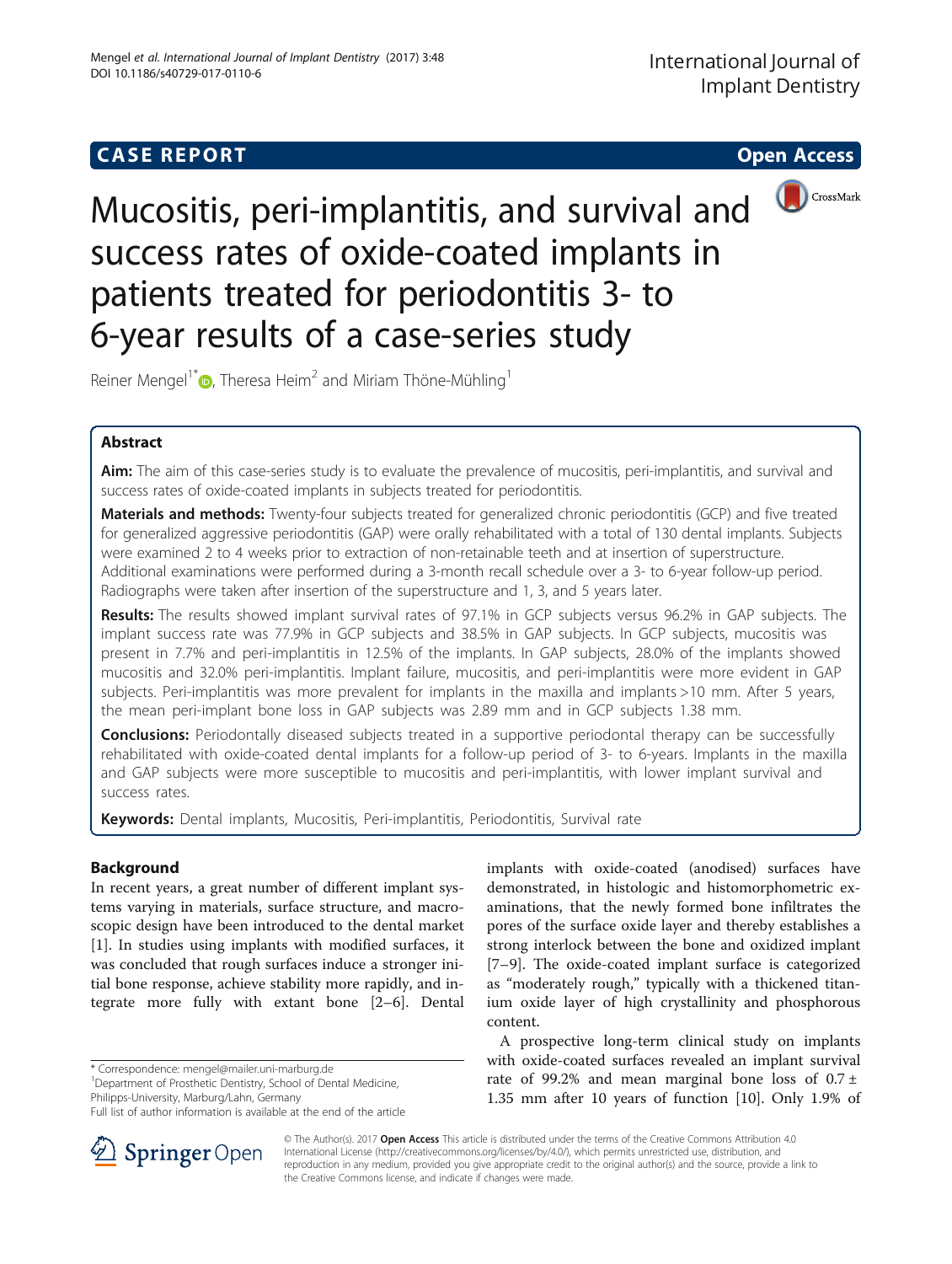<span id="page-1-0"></span>the implants showed significant marginal bone loss (> 3 mm) together with bleeding on probing and suppuration. In a retrospective study, no difference could be found when comparing the clinical performance (survival rate, marginal bone loss, presence of bleeding, and probing depth) of turned versus oxide-coated surface implants after 5 years of loading [[11\]](#page-6-0). In a 9-year study with an immediate loading protocol, implants with oxide-coated surfaces achieved a 10% higher survival rate compared to turned surface implants [[12](#page-7-0)].

These results indicate that the survival rate of dental implants in long-term studies seems to be high, irrespective of surface type. However, the influence of the implant surface type on the development and progression of mucositis and peri-implantitis especially in periodontally diseased subjects remains largely unknown. In animal studies, it has been suggested that oxide-coated implants are more susceptible to mucositis and periimplantitis [[13](#page-7-0)–[15](#page-7-0)]. Whether or to what extent these findings might be translated to humans is yet unknown. A Cochrane review found no evidence of a superior long-term success that could be attributed to any one type of implant surface [[1\]](#page-6-0). Furthermore, the review concluded that there are limited data suggesting that implants with relatively smooth surfaces are less susceptible to peri-implantitis-induced bone loss.

The aim of this long-term clinical study on partially edentulous subjects treated for periodontal disease was to evaluate the prevalence of mucositis and periimplantitis and to determine the survival and success rates of dental implants with oxide-coated surfaces.

## Materials and methods

#### Study population

A total of 29 partially edentulous subjects were consecutively recruited from the Dental School of Medicine, Philipps-University, Marburg, Germany between April 2010 and April 2013 (Table 1). Subjects were excluded for the following reasons: history of systemic disease (e.g., cardiovascular diseases, diabetes mellitus, osteoporosis), pregnancy, untreated caries, current orthodontic treatment, continuous drug administration, and psychiatric disorders. Systemic diseases were assessed by an internist.

All subjects were treated for periodontitis at the Dental School of Medicine, Philipps-University, Marburg, Germany. Periodontal treatment was followed by a 3 month recall schedule for 3 to 6 years. Each recall session comprised oral hygiene control with motivation and instruction, subgingival scaling, and root planing at tooth surfaces with probing depth (PDs) > 4 mm, and bleeding on probing (BOP). Preceding implant placement, non-retainable teeth were removed and subgingival scaling and root planing were performed for residual

| Page 2 of 8 |  |
|-------------|--|
|-------------|--|

## Table 1 Implants in study population

|                               | GCP            | GAP            |
|-------------------------------|----------------|----------------|
| Patient                       | 24             | 5              |
| Sex                           |                |                |
| Female                        | 15             | 3              |
| Male                          | 9              | $\overline{2}$ |
| Age                           |                |                |
| $< 50$ years                  | $\overline{2}$ | $\overline{2}$ |
| $> 50$ years                  | 22             | 3              |
| Implant system                |                |                |
| Nobelspeedy Replace RP        | 49             | 17             |
| Nobelspeedy Replace NP        | 16             | 4              |
| Nobel Replace Straight Groovy | 29             | 5              |
| Nobelspeedy Groovy            | 10             | 0              |
| Topography                    |                |                |
| Anterior maxilla              | 26             | 12             |
| Posterior maxilla             | 36             | 10             |
| Anterior mandible             | 18             | 0              |
| Posterior mandible            | 24             | 4              |
| Superstructure                |                |                |
| Single crowns                 | 52             | 4              |
| Removable                     | 41             | 21             |
| Fixed bridges                 | 11             | $\mathbf 0$    |
| Bone quality                  |                |                |
| 1                             | 3              |                |
| $\overline{2}$                | 97             | 21             |
| 3                             | 4              | 5              |
| Degree of atrophy             |                |                |
| A                             | 41             | 12             |
| B                             | 28             | 14             |
| $\overline{C}$                | 35             |                |

teeth where necessary. Six months after tooth removal, the residual teeth showed healthy periodontal tissue with  $PDs \leq 3$  mm and no BOP.

Periodontal disease was diagnosed according to the criteria of the American Academy of Periodontology [[16\]](#page-7-0). The clinical and radiological findings in the recall schedule before insertion of the implants were the basis to distinguish between generalized chronic periodontitis (GCP) and generalized aggressive periodontitis (GAP). Twenty-four subjects (9 males and 15 females; mean age, 63 years) with GCP displaying more than 30% of sites affected, with bone loss < 0.2 mm per year. Five subjects (two males and three females; mean age, 31 years) with GAP displaying more than 30% of sites affected, with bone loss > 0.2 mm per year.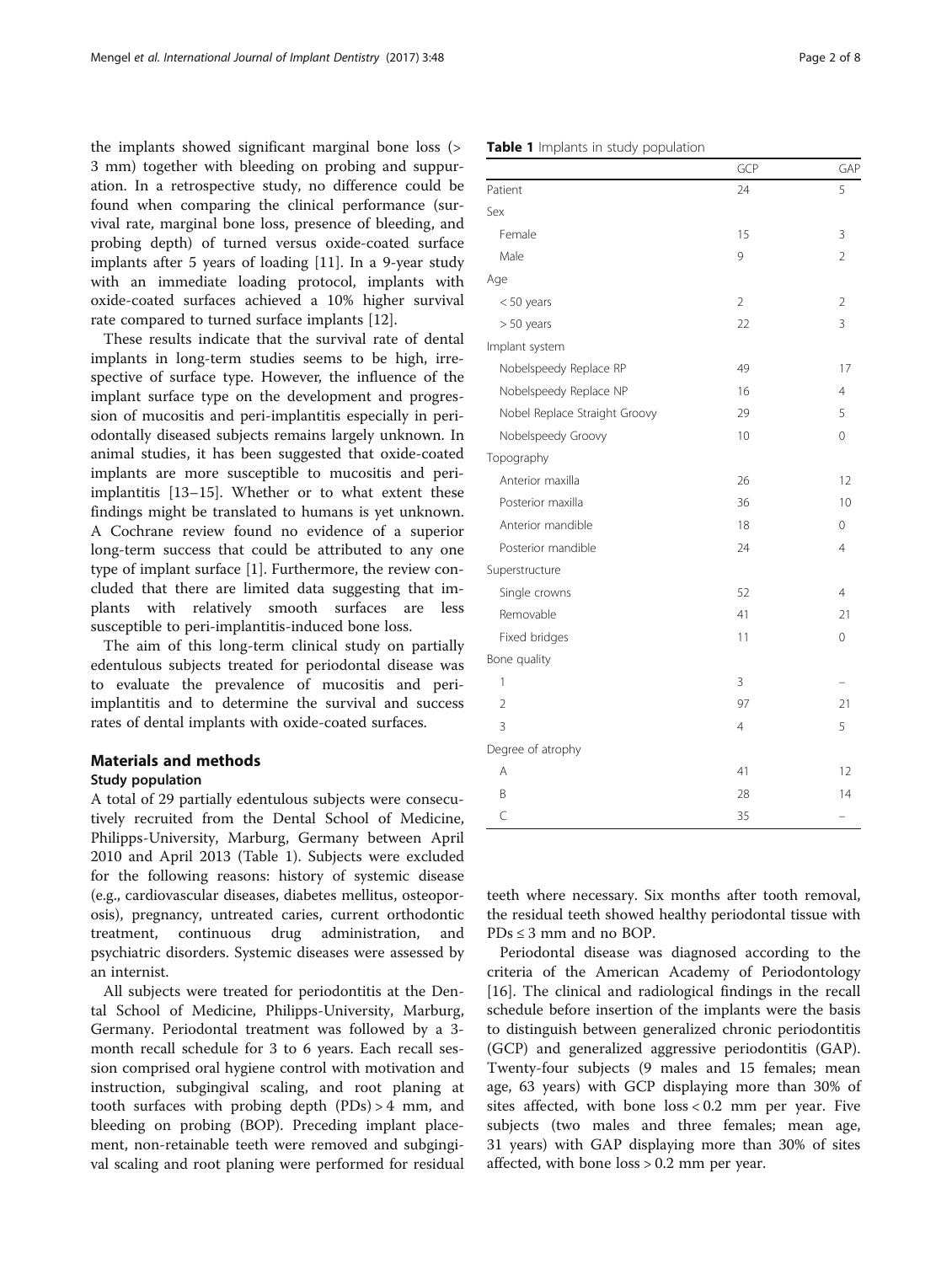## Implant placement and prosthesis

At total, 130 implants with oxide-coated surfaces (Nobel Replace Straight Groovy; Nobel Speedy Groovy; Nobel Speedy Replace, Nobel Biocare, Zürich, Switzerland) were placed with a length of 10 to 15 mm and a diameter of 3.5 or 4 mm. In GCP subjects 104 implants were inserted, and in GAP subjects, 26 implants (Table [1](#page-1-0)).

In both groups, the bone quality and atrophy of the alveolar bone were classified during implant insertion according to Lekholm and Zarb [\[17](#page-7-0)].

Second-stage surgery was performed in the maxilla after 6 months and in the mandible after 3 months. Implant placement and second-stage surgery were performed by a single periodontist (R.M.).

About 4 weeks after the final abutments were placed, GCP subjects were rehabilitated with single crowns, implant-supported bridges, or removable superstructures, according to the Marburg double crown system [[18\]](#page-7-0) (Table [1](#page-1-0)). In GAP subjects, single crowns or removable superstructures (Marburg double crown system) were inserted. All prosthetic appliances were provided at the Dental School of Medicine, Philipps-University, Marburg, Germany. All crowns and bridges were cemented and solely porcelain-fused-to-metal restorations.

#### Clinical parameters

At each session, the Gingival Index (GI) [[19\]](#page-7-0), Plaque Index (PI) [\[20](#page-7-0)], PDs, BOP, gingival recession (GR), and clinical attachment level (CAL) were evaluated at four sites (mesial, distal, buccal, and lingual/palatinal) on the teeth and implants. The CAL was measured at the teeth from the cement-enamel junction to the base of the pocket. For implants, the upper edge of the corresponding final abutment served as the top reference point. Trauma to peri-implant tissue was avoided by waiting 1 year after implant placement before measuring probing depths.

The clinical examinations were performed by four examiners (all dentists, formally affiliated with the Dental School of Medicine, Philipps-University, Marburg, Germany) before study initiation, each examiner was calibrated for intra- and interexaminer reproducibility using duplicate measurements of a minimum of 50 sites in at least five subjects. The correlation coefficients were 0.90 to 0.99 for intraexaminer reproducibility and 0.91 to 0.95 for interexaminer reproducibility.

#### Radiographic examination

Standardized radiographs of the teeth and implants were taken by two persons using the parallel technique [\[21](#page-7-0)]. These radiographs were obtained immediately after insertion of the superstructure (baseline for mucositis and peri-implantitis evaluation) and at 1, 3, and 5 years thereafter. The digitized radiographs were evaluated

using a computer software (Planmeca Romexis Version 3.0.1, Planmeca, Helsinki, Finland). Bone loss was determined in relative terms at the mesial and distal tooth surfaces by measuring the distance from the CEJ to the apex. The distance from the marginal bone level to the upper edge of the implant was measured (in mm) at the mesial and distal implant surfaces and related to the implant thread. All radiographs were analyzed by an independent masked examiner.

#### Study follow-up schedule

All patients received a supportive periodontal therapy at the Dental School of Medicine, Philipps-University, Marburg, in the course of the observation period. The first clinical examination was 2 to 4 weeks before the non-retainable teeth were extracted. The periodontally healthy residual dentition and the implants were evaluated immediately after the superstructure was inserted. Subsequently, the subjects were followed up at 3-month intervals for 3 to 6 years. At each follow-up session, the clinical parameters were recorded and subjects were remotivated and reinstructed in effective oral hygiene. In addition, the teeth and implants were cleaned professionally. Supragingival deposits were removed, followed by polishing with rubber cups and polishing paste. Subgingival debridement was performed in the teeth and implants with PDs > 4 mm and BOP positive. In the teeth, conventional stainless-steel curettes and ultrasonic devices were used, whereas in implants, plastic curettes and polyether ether ketone-tips for the ultrasonic device were applied to avoid damage of the implant surface.

A functional analysis and medical history were performed at the beginning of the study and reviewed annually.

Cigarette smoking status was self-reported. Subjects were considered smokers if they had been smoking 10 or more cigarettes a day during the past 5 years [[22](#page-7-0)].

#### Statistical evaluations

Data analysis was performed with a computerized statistics package (SPSS 12.0.1 for Windows, SPSS). The examined patients were not included in any other publications.

Mean values for clinical and radiologic parameters were determined separately for the implants and the teeth, for both patient groups, and for every visit. Four visits were consolidated for analysis.

The probability of implant loss (implant survival) at a certain time was computed with reference to previously established criteria using a Kaplan-Meier survival curve.

The assessment of implant success, mucositis, and peri-implantitis was performed at the time of radiographic examination 1 year after insertion of the superstructure and 3 and 5 years thereafter.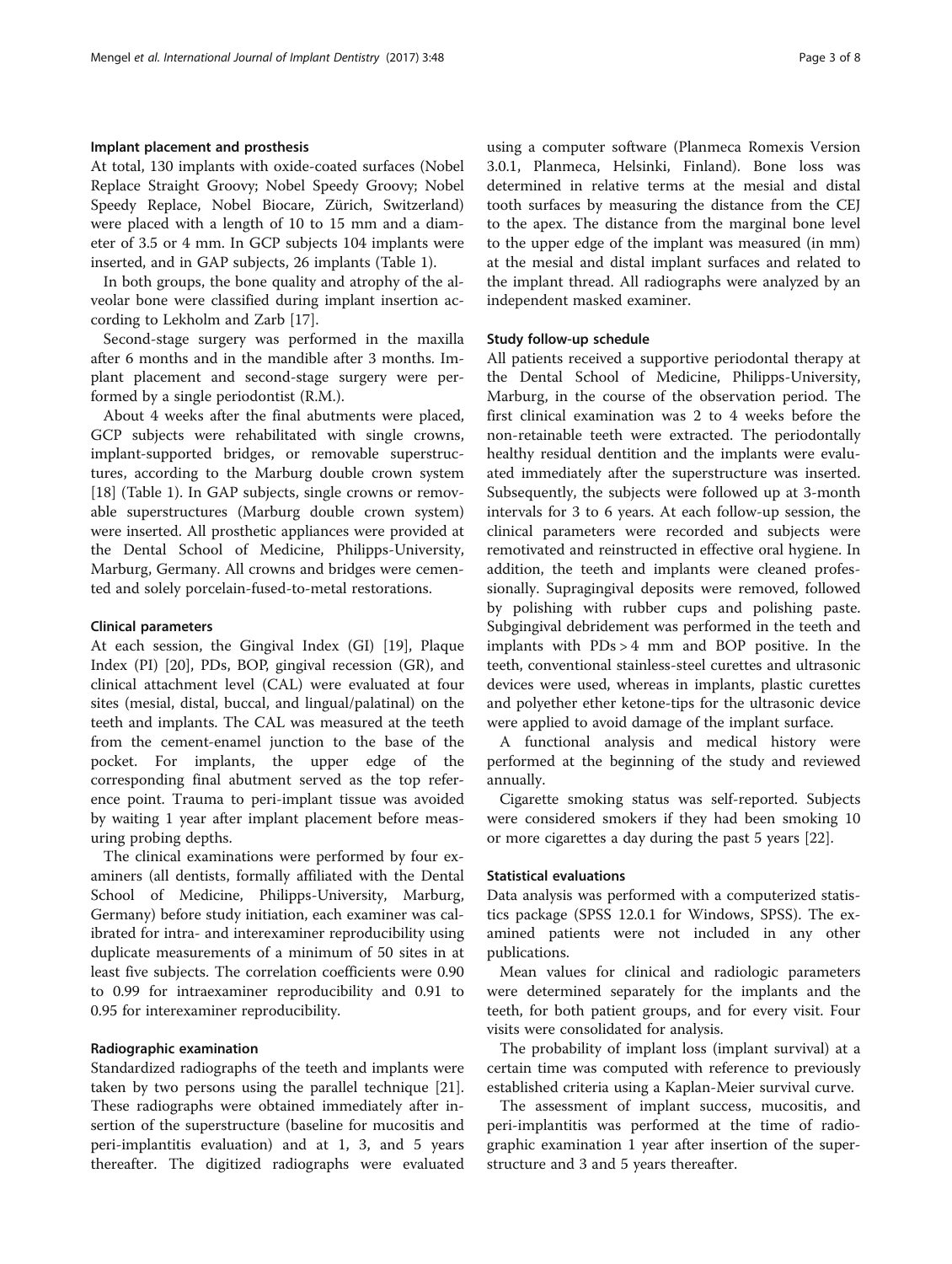The implant success rate was defined by the following parameters: no implant movement, no discomfort (pain, foreign body sensation etc.),  $PDs \le 5$  mm without BOP, no continuous radiologic translucency surrounding implants, and annual peri-implant bone  $loss \leq 0.2$  mm 1 year after insertion of the superstructure [\[23](#page-7-0)]. Implants that did not meet at least one criterion were considered a failure.

Peri-implant mucositis was defined as PDs ≥ 5 mm with BOP and no bone loss after the first year of loading. Peri-implantitis was defined as PDs > 5 mm with or without BOP and an annual bone loss of > 0.2 mm after the first year of loading.

All technical and surgical complications (e.g., fracture of the abutment screw or superstructure, compromised wound healing) were recorded.

The potential risk factors of gender, implant topography, implant length, type of superstructure, and bone quality and atrophy were analyzed for their correlation with the prevalence of mucositis, peri-implantitis, implant success, and survival. At first, the effect of each risk factor was tested with a univariate regression analysis. A multivariate analysis was performed for risk factors with P values of  $\leq 0.05$  in the univariate analysis. The extent of the effect of a risk factor was indicated with an odds ratio (OR), with a confidence interval (CI) of 95%.

## Results

All 29 subjects were examined over the period of 3 to 6 years (Table 2). For the duration of the observation period, all the remaining teeth were periodontally healthy, with  $PDs \leq 3$  mm and negative BOP. All subjects were non-smokers, had excellent oral hygiene, attended the follow-up examinations on a regular basis, and had no systemic disease.

### Implant survival

In total, four implants (3.1%) were lost during the observation period. In a GAP subject (male), one implant (left upper first bicuspid) was removed during second-stage surgery because of mobility. In two GCP subjects (one male and one female), two implants with single crowns (right upper first bicuspid and left lower first molar) were removed after 53 and 68 months due to peri-

**Table 2** Observation period (patient and implant related)

implantitis. One implant with a single crown (right lower first molar) of a GCP subject (female) fractured 27 months after loading. The implant survival rate was 96.2% in GAP subjects and 97.1% in GCP subjects.

## Mucositis

Nine subjects (31.0%) showed mucositis in 15 implants (11.6%) (Table [3](#page-4-0)). Three GAP subjects displayed mucositis in seven implants (28.0%), compared to eight implants (7.7%) in six GCP subjects. In more than 70% of the implants, a mucositis was first diagnosed after 3 years of loading.

In the multivariate implant-related analyses, the risk of mucositis was higher in GAP subjects ( $OR = 4.672$  with  $p = 0.012$ ) and in females (OR = 5.267 with  $p = 0.016$ ).

The uni- and multivariate patient-related analyses did not show significant differences. All other clinical parameters were found to be non-significant in both the implant- and patient-related analyses.

## Peri-implantitis

Seven subjects (24.1%) with 21 implants (16.3%) showed peri-implantitis (Table [4\)](#page-5-0). Three GAP subjects displayed peri-implantitis in 8 implants (32.0%) compared to 13 implants (12.5%) in four GCP subjects. In about 60% of the implants, a peri-implantitis was first diagnosed after 3 years of loading.

In the multivariate implant-related analyses, the risk of peri-implantitis was higher in the maxilla ( $OR = 15.680$ with  $p = 0.001$ ) and implants >10 mm (OR = 9.555 with  $p = 0.001$ ). All other clinical parameters were found to be non-significant.

The univariate analyses showed a significantly higher risk for peri-implantitis in GAP subjects (OR = 3.294 with  $p = 0.027$ ) and at implants with bone quality grade 3 (OR = 21.200 with  $p = 0.000$ ). However, these differences were not significant in multivariate analyses.

Both the uni- and multivariate patient-related analyses were non-significant.

## Implant success

The implant success rate was 77.9% for GCP implants and 38.5% for GAP implants. Twenty-two implants (21.2%) failed in 10 GCP subjects (41.7%), and 16 implants (61.5%) failed in (all) GAP subjects (100.0%).

|       |          | $\sim$   |          |          |                  |     |     |       |                   |                |
|-------|----------|----------|----------|----------|------------------|-----|-----|-------|-------------------|----------------|
| Years | Patients | GCP      | GAP      | Implants | Implants maxilla |     |     |       | Implants mandible |                |
|       | (total)  | patients | patients | (total)  | Total            | GCP | GAP | Total | GCP               | GAP            |
|       | 29       | 24       |          | 130      | 84               | 62  | 22  | 46    | 42                | $\overline{4}$ |
| 4     | 22       |          |          | 92       | 55               | 34  |     | 37    | 33                | $\overline{4}$ |
| 5     | 20       |          |          | 84       | 53               | 32  |     | 31    | 27                | 4              |
| 6     |          |          |          | 74       | 50               | 28  |     | 24    | 20                | $\overline{4}$ |
|       |          |          |          |          |                  |     |     |       |                   |                |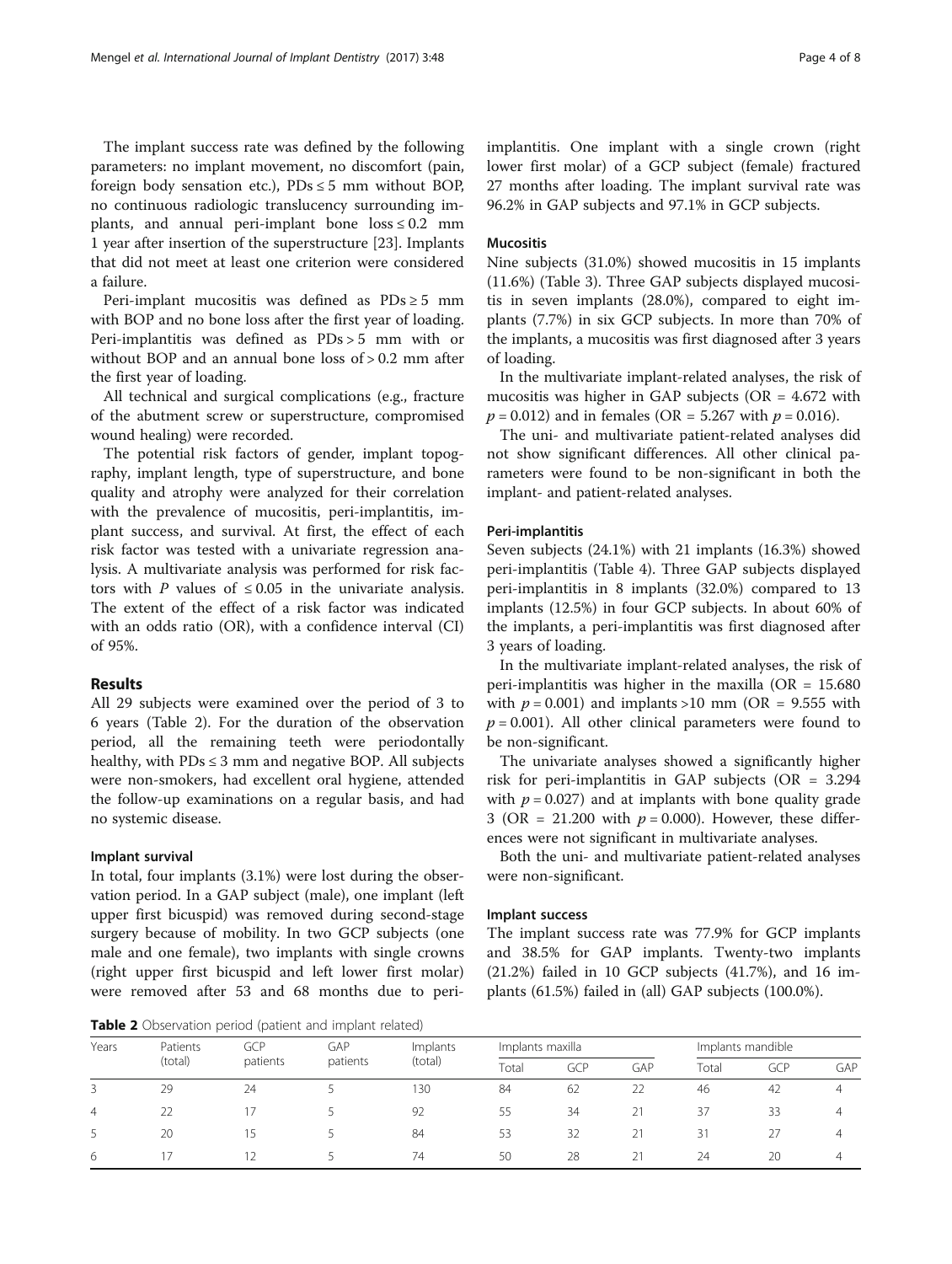<span id="page-4-0"></span>Table 3 Risk factors for mucositis

|                   | Mucositis      | $\sqrt{n}$ |       | Univariate analyses |       | Multivariate analyses |                    |       |
|-------------------|----------------|------------|-------|---------------------|-------|-----------------------|--------------------|-------|
|                   |                |            | OR    | (95% CI)            | P     | OR                    | (95% CI)           | P     |
| Subjects          |                |            |       |                     |       |                       |                    |       |
| GAP               | 3              | 5          | 4.500 | (0.601;             | 0.138 |                       |                    | n.s.  |
| GCP               | 6              | 24         |       | 3.708)              |       |                       |                    |       |
| Female            | 7              | 18         | 2.864 | (0.473;<br>17.351)  | 0.231 |                       |                    | n.s.  |
| Male              | $\overline{2}$ | 11         |       |                     |       |                       |                    |       |
| Implants          |                |            |       |                     |       |                       |                    |       |
| GAP               | 7              | 25         | 4.667 | (1.504;             | 0.010 | 4.672                 | (1.447;            | 0.012 |
| GCP               | 8              | 104        |       | 4.482)              |       |                       | 15.080)            |       |
| Female            | 13             | 76         | 5.269 | (1.135;             | 0.013 | 5.267                 | (1.104;<br>25.122) | 0.016 |
| Male              | $\overline{2}$ | 53         |       | 4.393)              |       |                       |                    |       |
| Superstructure    |                |            |       |                     |       |                       |                    |       |
| Single crown      | 6              | 56         | 0.897 | (0.509;<br>1.583)   | 0.708 |                       |                    | n.s.  |
| Fixed bridge      | $\mathbf{1}$   | 11         |       |                     |       |                       |                    |       |
| Removable         | 8              | 62         |       |                     |       |                       |                    |       |
| Bone quality      |                |            |       |                     |       |                       |                    |       |
| 1                 | 0              | 3          | 2.769 | (0.506;<br>15.168)  | 0.203 |                       |                    | n.s.  |
| $\overline{2}$    | 13             | 118        |       |                     |       |                       |                    |       |
| 3                 | $\overline{2}$ | 8          |       |                     |       |                       |                    |       |
| Degree of atrophy |                |            |       |                     |       |                       |                    |       |
| A                 | 8              | 53         | 1.609 | (0.785;<br>3.298)   | 0.179 |                       |                    | n.s.  |
| B                 | 5              | 41         |       |                     |       |                       |                    |       |
| Ċ                 | $\overline{2}$ | 35         |       |                     |       |                       |                    |       |
| Topography        |                |            |       |                     |       |                       |                    |       |
| Ant. maxilla      | 7              | 38         | 2.423 | (0.647;             | 0.161 |                       |                    | n.s.  |
| Post. maxilla     | 5              | 45         |       | 9.074)              |       |                       |                    |       |
| Ant. mandible     | 0              | 18         |       |                     |       |                       |                    |       |
| Post. mandible    | 3              | 28         |       |                     |       |                       |                    |       |
| Implant length    |                |            |       |                     |       |                       |                    |       |
| $\geq$ 10 mm      | 9              | 81         | 0.875 | (0.291;             | 0.813 |                       |                    | n.s.  |
| $< 10$ mm         | 6              | 48         |       | 2.631)              |       |                       |                    |       |

Logistic regression analyses showed whether differences were significant ( $p \le 0.05$ ) CI confidence interval, n.s. non-significant, OR odds ratio, p significance

In the multivariate implant-related analyses, implants placed in the maxilla (OR = 3.241 with  $p = 0.022$ ), and in GAP subjects (OR = 4.218 with  $p = 0.006$ ), had a significantly higher risk of failure.

The multivariate patient-related analyses showed a higher risk of implant failure in GAP subjects ( $OR =$ 3.032 with  $p = 0.004$ ) (Table [5](#page-6-0)).

## Radiological evaluation

The mean mesial and distal marginal bone loss after 5 years was 2.19 mm (SD 1.85) in both patient groups. Peri-implant bone loss in GAP subjects was 2.89 mm (SD 1.90) and that in GCP subjects 1.38 mm (SD 1.05).

### Complications

Mechanical complications were observed in two implants in two GAP subjects and in six implants in five GCP subjects. One abutment screw fractured, as well as the veneers of four ceramic crowns, and three abutments loosened and unscrewed. Surgical complications were not seen.

## **Discussion**

The present study examines the success rates of oxidecoated implants in subjects with treated periodontal disease. Several long-term clinical studies on periodontally healthy subjects have revealed survival rates of 97.1 to 99.2% for oxide-coated implants [[10,](#page-6-0) [24, 25\]](#page-7-0). The results of the present study show a comparable implant survival rate (96.2% in GAP and 97.1% in GCP subjects) for subjects with treated periodontal disease.

These findings confirm numerous studies indicating that implants with different surfaces in subjects with generalized chronic periodontitis have a survival rate of over 90% after 5 years [[23](#page-7-0), [26](#page-7-0)–[31](#page-7-0)]. In a prospective study with GCP subjects, implants with rough surfaces showed a survival rate of 96.0% after an observation period of 11.6 years [[32](#page-7-0)]. However, the implant survival rate for GAP subjects was 80.0%, after a follow-up period of 8.3 years. The lower survival rate of implants in patients with GAP was also present on implants with turned surfaces. In a prospective 5- to 16-year study, the survival rate was only 83.3% [[23](#page-7-0)].

When reflecting the higher survival rate of implants in GAP subjects in the present study, one has to consider the small number of subjects in this group as well as the short follow up of 6 years. In a systematic review, comparing implant survival rates for GAP subjects in longterm studies, it was shown that survival rates ranged from 97.4 to 100% in studies with a follow-up period of < 5 years, falling to 83.3 to 96.0% for studies with longer observation periods [\[33](#page-7-0)].

Although implant survival rates given in different studies are comparable, analyzing mucositis and periimplantitis prevalence is challenging. In the present study, GCP subjects showed mucositis in 7.7% and periimplantitis in 12.5% of the implants. The GAP group displayed mucositis in 28.0% and peri-implantitis in 32.0% of the implants. A prospective 10-year study that examined GCP subjects with rough surface implants revealed a slightly higher peri-implantitis rate (28.6%) [[31](#page-7-0)]. In a 3- to 16-year study, GAP subjects with turned surfaces implants displayed a higher mucositis (56.0%) and a comparable peri-implantitis rate (26.0%) [\[23\]](#page-7-0).

These results from long-term clinical studies indicate that oxide-coated implants achieve equivalent survival rates and prevalence of mucositis and peri-implantitis when compared to implants with other surface characteristics. They support the assumption that the implant surface has little influence on the development of mucositis or peri-implantitis. This was subsequently confirmed in a Cochrane review, where in clinical long-term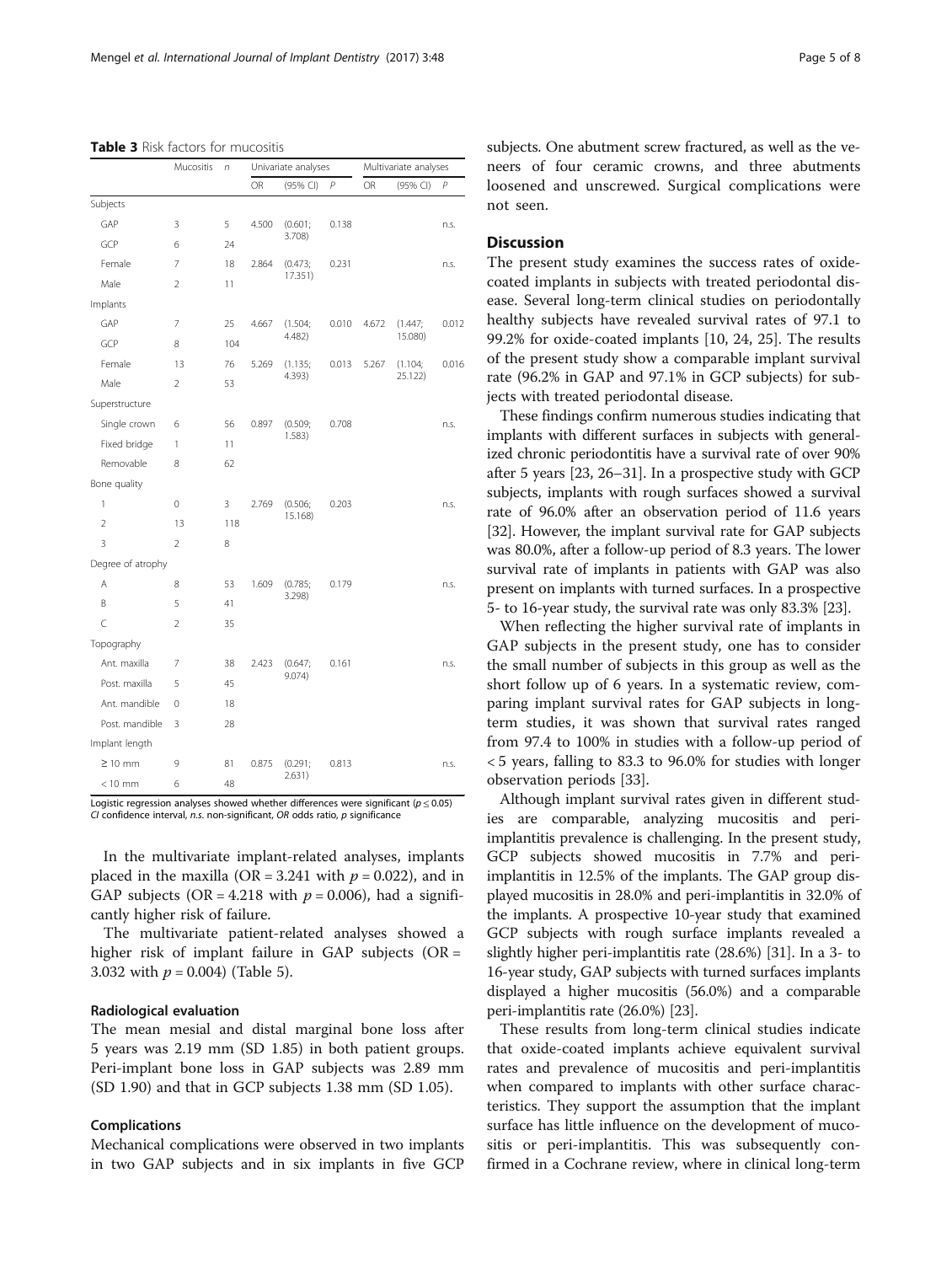|                   | Peri-implantitis | $\sqrt{n}$ |        | Univariate analyses | Multivariate analyses |               |                  |                  |
|-------------------|------------------|------------|--------|---------------------|-----------------------|---------------|------------------|------------------|
|                   |                  |            | OR     | (95% CI)            | $\overline{P}$        | $\mathsf{OR}$ | (95% CI)         | $\boldsymbol{P}$ |
| Subjects          |                  |            |        |                     |                       |               |                  |                  |
| GAP               | 3                | 5          | 7.500  | (0.931; 60.427)     | 0.054                 |               |                  | n.s.             |
| GCP               | $\overline{4}$   | 24         |        |                     |                       |               |                  |                  |
| Female            | $\overline{4}$   | 18         | 0.762  | (0.135; 4.301)      | 0.759                 |               |                  | n.s.             |
| Male              | 3                | 11         |        |                     |                       |               |                  |                  |
| Implants          |                  |            |        |                     |                       |               |                  |                  |
| GAP               | 8                | 25         | 3.294  | (1.186; 9.151)      | 0.027                 | 2.596         | (0.720; 9.352)   | 0.149            |
| GCP               | 13               | 104        |        |                     |                       |               |                  |                  |
| Female            | 9                | 76         | 0.459  | (0.178; 1.184)      | 0.105                 |               |                  | n.s.             |
| Male              | 12               | 53         |        |                     |                       |               |                  |                  |
| Superstructure    |                  |            |        |                     |                       |               |                  |                  |
| Single crown      | $\overline{7}$   | 56         | 0.881  | (0.538; 1.442)      | 0.613                 |               |                  | n.s.             |
| Fixed bridge      | $\overline{4}$   | 11         |        |                     |                       |               |                  |                  |
| Removable         | 10               | 62         |        |                     |                       |               |                  |                  |
| Bone quality      |                  |            |        |                     |                       |               |                  |                  |
| $\mathbf{1}$      | $\mathbb O$      | 3          | 21.200 | (3.915; 114.798)    | 0.000                 | 30.896        | (5.178; 0.868)   | 0.056            |
| $\overline{2}$    | 16               | 118        |        |                     |                       |               |                  |                  |
| $\overline{3}$    | 6                | 8          |        |                     |                       |               |                  |                  |
| Degree of atrophy |                  |            |        |                     |                       |               |                  |                  |
| A                 | 5                | 53         | 0.716  | (0.404; 1.269)      | 0.252                 |               |                  | n.s.             |
| B                 | 10               | 41         |        |                     |                       |               |                  |                  |
| $\subset$         | 6                | 35         |        |                     |                       |               |                  |                  |
| Topography        |                  |            |        |                     |                       |               |                  |                  |
| Ant. maxilla      | 9                | 38         | 14.286 | (1.849; 110.358)    | 0.000                 | 15.680        | (1.914; 128.455) | 0.001            |
| Post. maxilla     | 11               | 45         |        |                     |                       |               |                  |                  |
| Ant. mandible     | $\mathbb O$      | 18         |        |                     |                       |               |                  |                  |
| Post. mandible    | $\mathbf{1}$     | 28         |        |                     |                       |               |                  |                  |
| Implant length    |                  |            |        |                     |                       |               |                  |                  |
| $\geq 10$ mm      | 9                | 81         | 7.048  | (1.563; 31.782)     | 0.002                 | 9.555         | (1.900; 48.051)  | 0.001            |
| $< 10$ mm         | 6                | 48         |        |                     |                       |               |                  |                  |

## <span id="page-5-0"></span>Table 4 Risk factors for peri-implantitis

Logistic regression analyses showed whether differences were significant ( $p \le 0.05$ )

CI confidence interval, n.s. non-significant, OR odds ratio, p significance

studies no evidence could be found that any specific type of implant system or surface modification conferred superior long-term success [\[1\]](#page-6-0).

The findings of the present clinical study also allow us to put the previous results obtained from animal studies into context [\[13](#page-7-0)–[15\]](#page-7-0). These studies analyzed the effects of ligature-induced peri-implantitis in implants with different surface characteristics placed in Labrador dogs. The results revealed increased marginal bone loss and more soft tissue destruction surrounding oxide-coated implants as compared to implants with other surfaces. These animal studies were subject to critical review [\[34](#page-7-0)], with the authors identifying shortcomings pertaining to

the statistical analyses. Due to the small number of animals examined (six dogs), it is not possible to draw any valid conclusion regarding clinical application in human subjects. It is also apparent that the results of such animal studies are not wholly predictive of the human scenario [[35\]](#page-7-0).

## Conclusions

The results of the present case series study should be interpreted in a critical light because of the small study population. However, it can be concluded that periodontally diseased subjects treated in a supportive periodontal therapy can be successfully rehabilitated with oxide-coated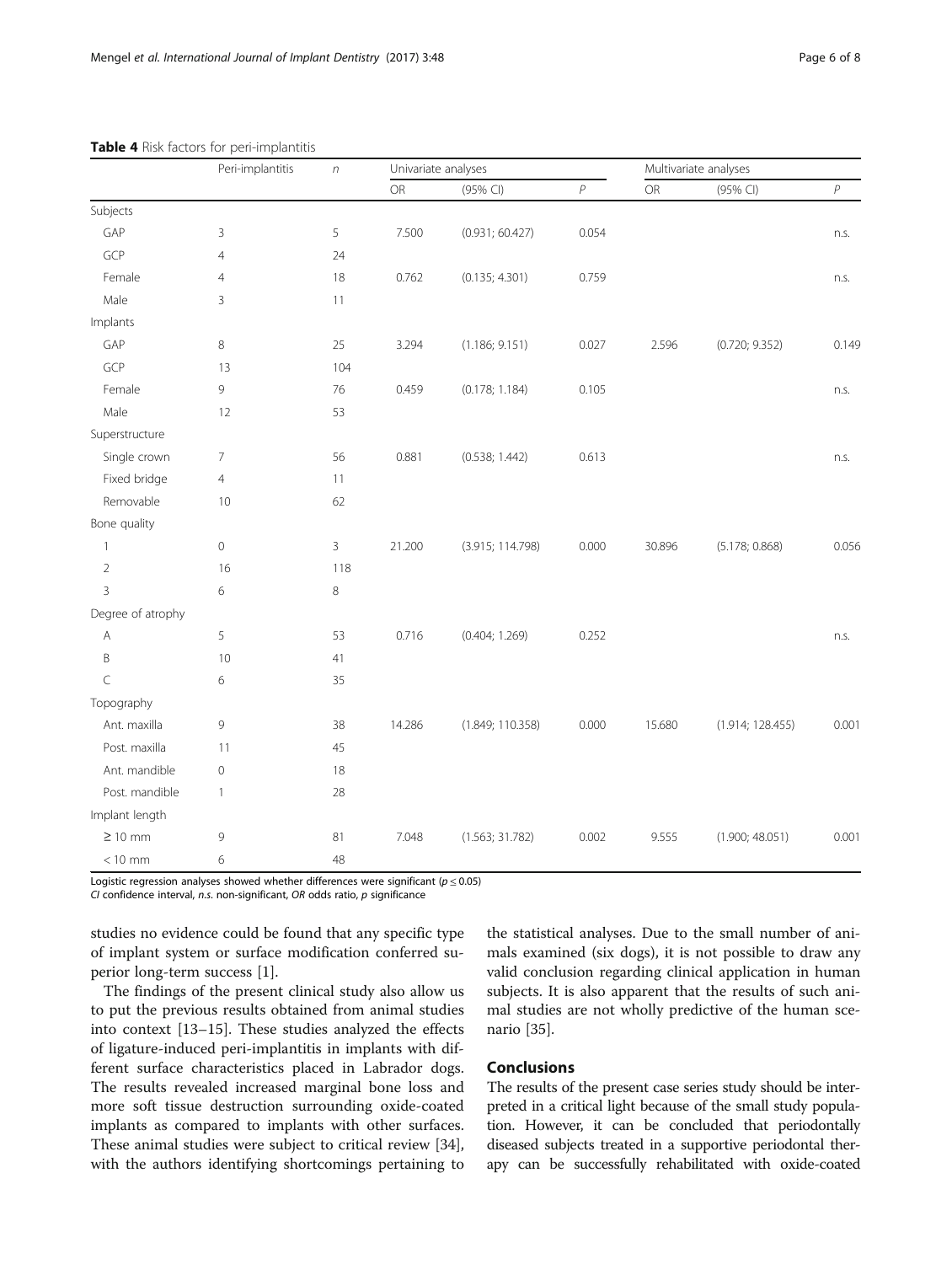#### <span id="page-6-0"></span>Table 5 Implant failure rates

|                   | Failure  | Univariate analyses<br>$\sqrt{n}$ |       |                   | Multivariate analyses |             |                   |       |
|-------------------|----------|-----------------------------------|-------|-------------------|-----------------------|-------------|-------------------|-------|
|                   | rate     |                                   | OR    | (95% CI)          | $\overline{P}$        | OR          | (95%<br>Cl)       | P     |
| Subjects          |          |                                   |       |                   |                       |             |                   |       |
| GAP               | 5        | 5                                 | 2.400 | (1.495;<br>3.853) | 0.006                 | 3.032       |                   | 0.004 |
| GCP               | 10       | 24                                |       |                   |                       |             | (1.131;<br>8.123) |       |
| Female            | 11       | 18                                | 0.364 | (0.077;           | 0.194                 |             |                   | n.s.  |
| Male              | 4        | 11                                |       | 1.716)            |                       |             |                   |       |
| Implants          |          |                                   |       |                   |                       |             |                   |       |
| GAP               | 16       | 26                                | 5.964 | (2.378;           |                       | 0.000 4.218 | (1.515;<br>1.746) | 0.006 |
| GCP               | 22       | 104                               |       | 14.959)           |                       |             |                   |       |
| Female            | 23       | 76                                | 1.128 | (0.522;           | 0.758                 |             |                   | n.s.  |
| Male              | 15       | 54                                |       | 2.439)            |                       |             |                   |       |
| Superstructure    |          |                                   |       |                   |                       |             |                   |       |
| Single crown      | 15       | 56                                | 0.952 | (0.854;<br>1.062) | 0.368                 |             |                   | n.s.  |
| Fixed bridge      | 5        | 11                                |       |                   |                       |             |                   |       |
| Removable         | 18       | 62                                |       |                   |                       |             |                   |       |
| Bone quality      |          |                                   |       |                   |                       |             |                   |       |
| $\mathbf{1}$      | 0        | 3                                 | 4.172 | (3.038;<br>5.731) | 0.000                 |             |                   | n.s.  |
| $\overline{2}$    | 30       | 118                               |       |                   |                       |             |                   |       |
| 3                 | 9        | 9                                 |       |                   |                       |             |                   |       |
| Degree of atrophy |          |                                   |       |                   |                       |             |                   |       |
| A                 | 14       | 53                                | 0.912 | (0.330;           | 0.156                 |             |                   | n.s.  |
| B                 | 17       | 42                                |       | 2.496)            |                       |             |                   |       |
| C                 | 8        | 35                                |       |                   |                       |             |                   |       |
| Topography        |          |                                   |       |                   |                       |             |                   |       |
| Ant. maxilla      | 16       | 38                                | 5.306 | (1.901;           | 0.000                 | 3.241       | (1.105;           | 0.022 |
| Post, maxilla     | 17       | 46                                |       | 14.810)           |                       |             | 9.512)            |       |
| Ant. mandible     | $\Omega$ | 18                                |       |                   |                       |             |                   |       |
| Post, mandible    | 6        | 28                                |       |                   |                       |             |                   |       |
| Implant length    |          |                                   |       |                   |                       |             |                   |       |
| $\geq 10$ mm      | 9        | 82                                | 0.485 | (0.211;           | 0.080                 |             |                   | n.s.  |
| $< 10$ mm         | 6        | 48                                |       | 1.115)            |                       |             |                   |       |

Logistic regression analyses showed whether differences were

CI confidence interval, n.s. non-significant, OR odds ratio, p significance

dental implants for a follow-up period of 3 to 6 years. The results suggest that implants in the maxilla and in subjects treated for generalized aggressive periodontitis were more susceptible to developing mucositis and peri-implantitis, with lower implant survival and success rates.

#### Funding

This study was supported by a research grant from the Philipps-University of Marburg.

#### Authors'contributions

MTM and RM participated in the design and undertaking of the study as well as the drafting of the manuscript. TH carried out the statistics section and drafting of the manuscript. All authors read and approved the finale manuscript.

#### Authors' information

RM is a professor at the Department of Prosthetic Dentistry, School of Dental Medicine, Philipps-University, Marburg/Lahn, Germany. TH is a private practicioner in Gruben, Brandenburg, Germany. MT is a researcher at the Department of Prosthetic Dentistry, School of Dental Medicine, Philipps-University, Marburg/Lahn, Germany.

#### Ethics approval and consent to participate

This clinical study was conducted in accordance with the World Medical Association Declaration of Helsinki (version VI, 2002). The study received approval from the local Institutional Review Board of the Medical Department of the Philipps-University, Marburg, Germany (Marburg 2014/02/ 11). After receiving approval, the subjects were examined, and all participants provided written informed consent.

#### Competing interests

M. Thöne-Mühling, T. Heim, and R. Mengel state that there were no conflicts of interests during the undertaking of the study.

#### Publisher's Note

Springer Nature remains neutral with regard to jurisdictional claims in published maps and institutional affiliations.

#### Author details

<sup>1</sup> Department of Prosthetic Dentistry, School of Dental Medicine, Philipps-University, Marburg/Lahn, Germany. <sup>2</sup>Gruben, Brandenburg, Germany.

## Received: 29 August 2017 Accepted: 26 October 2017 Published online: 28 November 2017

#### References

- 1. Esposito M, Ardebili Y, Worthington HV. Interventions for replacing missing teeth: different types of dental implants. Cochrane Database Sys Rev. 2014;7: CD003815.
- 2. Salata LA, Burgos PM, Rasmusson L, Novaes AB, Papalexiou V, Dahlin C, Sennerby L. Osseointegration of oxidized and turned implants in circumferential bone defects with and without adjunctive therapies: an experimental study on BMP-2 and autogenous bone graft in the dog mandible. Int J Oral Maxillofac Surg. 2007;36:62–71.
- 3. Shibli JA, Feres M, de Figueiredo LC, Iezzi G, Piattelli A. Histological comparison of bone to implant contact in two types of dental implant surfaces: a single case study. J Contemp Dental Pract 2007a;8:29–36.
- 4. Shibli JA, Grassi S, de Figueiredo, LC, Feres M, Marcantonio EJ, Iezzi G, Piattelli A. Influence of implant surface topography on early osseointegration: a histological study in human jaws. J biomed mat res Applied Biomaterials Part B 2007;80:377–385.
- 5. Yeo I-S, Han J-S, Yang J-H. Biomechanical and histomorphometric study of dental implants with different surface characteristics, J biomedical materials res. Part B Applied Biomaterials 2008;87:303–311.
- 6. Xia L, Feng B, Wang P, Ding S, Liu Z, Zhou J, Yu R. In vitro and in vivo studies of surface-structured implants for bone formation. Int J Nanomedicine. 2012;7:4873–81.
- 7. Schüpbach P, Glauser R, Rocci A, Martignoni M, Sennerby L, Lundgren AK, Gottlow J. The human bone-oxidized titanium implant interface: a light microscopic, scanning electron microscopic, back-scatter scanning electron microscopic, and energy-dispersive x-ray study of clinically retrieved dental implants. Clin Implant Dent Related Res. 2005;7(Suppl 1):36–43.
- 8. Zechner W, Tangl S, Furst G, Tepper G, Thams U, Mailath G, Watzek G. Osseous healing characteristics of three different implant types. Clin Oral Implants Res. 2003;4:150–7.
- 9. Huang Y-H, Xiropaidis AV, Sorensen RG, Albandar JM, Hall J, Wikesjo UME. Bone formation at titanium porous oxide (TiUnite®) oral implants in type IV bone. Clin Oral Implants Res. 2005;16:105–11.
- 10. Östman P-O, Hellman M, Sennerby L. Ten years later. Results from a prospective single-centre clinical study on 121 oxidized (TiUnite®) Brånemark implants in 46 patients. Clin Implant Dent Related Res. 2012;14: 852–60.
- 11. Jungner M, Lundqvist P, Lundgren S. A retrospective comparison of oxidized and turned implants with respect to implant survival, marginal

significant ( $p \leq 0.05$ )